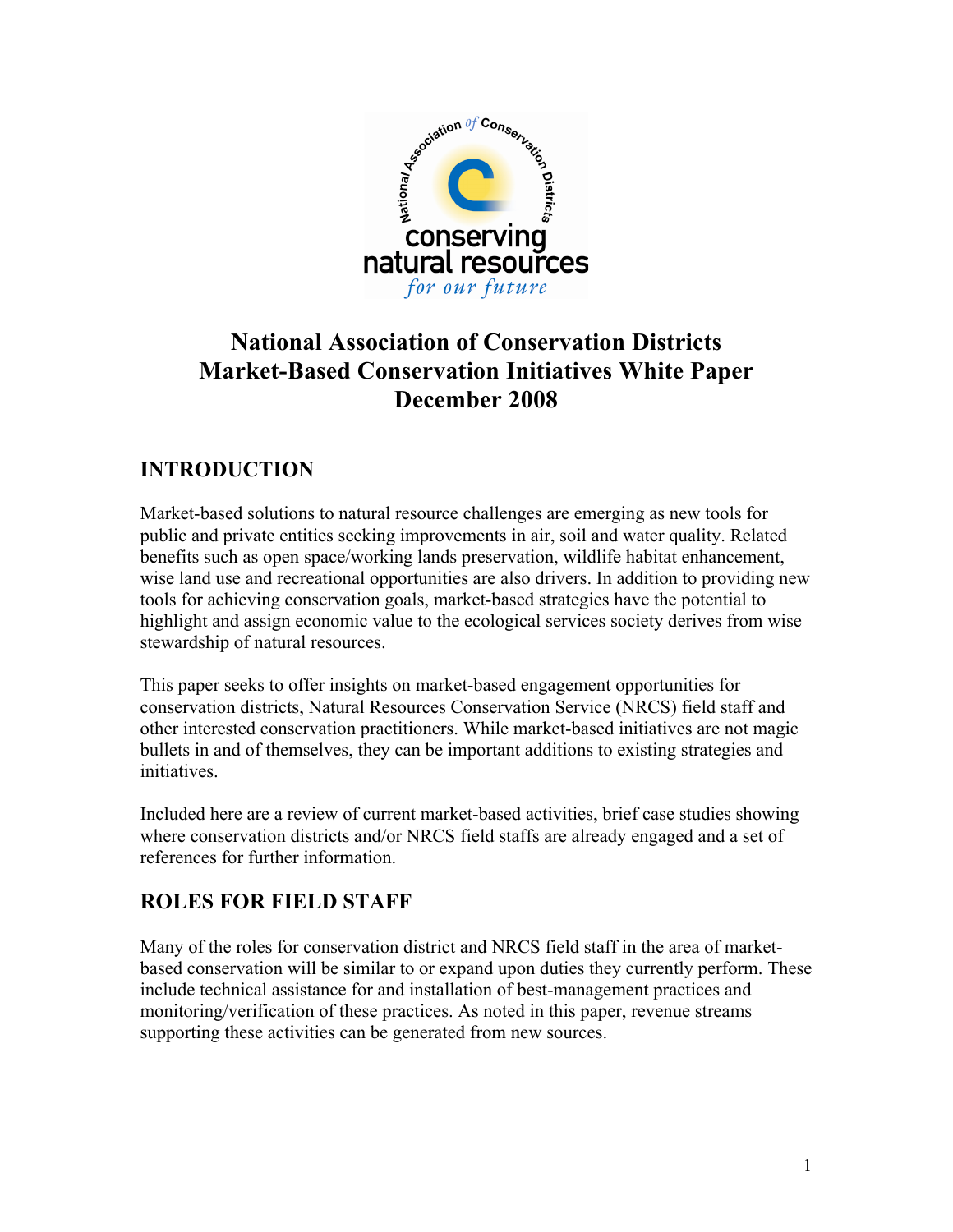Education will be another major area of involvement for conservation districts, including linking cooperators to markets and informing the larger public and policy-makers about the potential of market-based approaches for conservation.

Several practices and activities within the agriculture and forestry sectors lend themselves to market-based tools for achieving conservation gains. We will provide examples in this paper.

# **WHAT IS MARKET-BASED CONSERVATION?**

There are various definitions of market-based conservation. Some are broad, others narrow. Here is one definition used by the U.S. Department of Agriculture:

*Market-based conservation is an innovative way to stretch resources, to take conservation beyond the boundaries of the farm, ranch and forest, while preserving productivity, maintaining and enhancing landowner livelihoods and producing environmental benefits.*

*Market-based solutions generally provide flexibility to undertake actions that have the lowest cost and result in more cost-effective achievement of natural resource conservation and environmental goals compared to traditional command and control approaches.<sup>1</sup>*

Honing the definition down for field staff, their cooperators and local communities, we offer this brief statement:

*Market-based conservation quantifies economic values for natural resource conservation strategies and develops or enhances public and private markets in which these values can be sold and/or traded to achieve natural resource and environmental goals. In lay parlance, market-based initiatives use an economic driver to cause implementation.*

Major categories for market-based systems include:

- $\triangleright$  Green payments from public funds, including programs such as the Conservation Stewardship Program, which rewards producers for good conservation practices.
- $\triangleright$  Direct private sector payments for ecosystem services, in which the private sector defines and purchases benefits.
- $\triangleright$  Market-based environmental standards and certifications that add value to products and services, such as those that promote farming practices that recue pesticide use and enhance biodiversity.

 $\frac{1}{1}$ <sup>1</sup> USDA Natural Resources Conservation Service, PowerPoint presentation prepared by Carl Lucero, national leader for clean water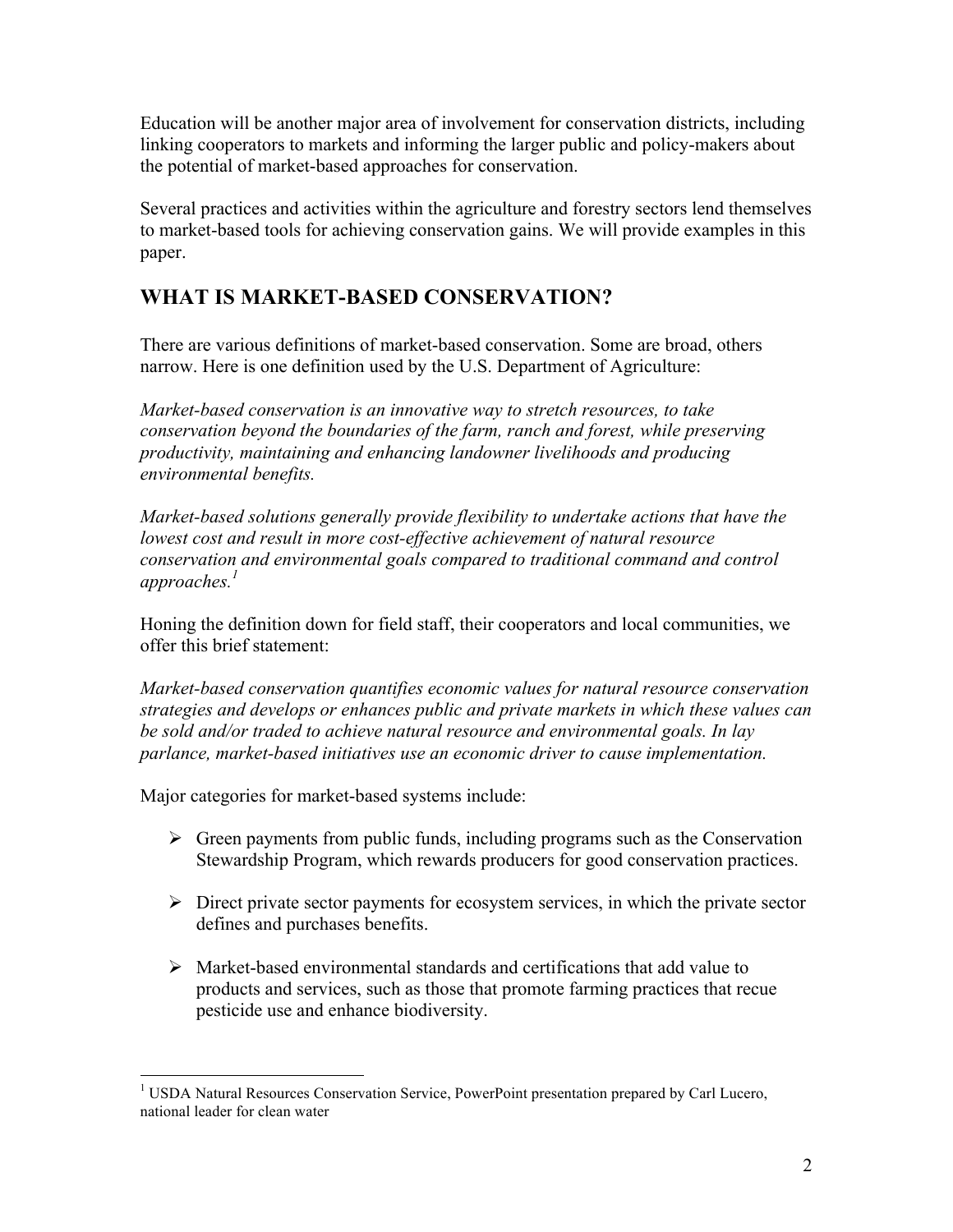$\triangleright$  Environmental credits for strategies that provide ecological services, such as carbon and water quality credits.

In this paper, we focus primarily on ongoing activities and emerging opportunities in the areas of air and water quality credits, but also touch on potential in other categories.

### **Why Market-Based?**

Conservation district and NRCS staff know all too well that there aren't enough public dollars in traditional conservation programs to meet the needs of cooperators and the public. In addition, many people who walk in the door of district offices seeking assistance for conservation activities don't qualify for state and federal programs. Market-based conservation has the potential to offer new avenues for funding and opportunities for innovation. As this paper will show, market-based systems sometimes allow conservation districts to serve cooperators who do not qualify for existing programs. Market-based solutions also provide flexibility to the private sector as it seeks to meet its stewardship responsibilities.

Following is a brief look at where we are today.

### **CURRENT LANDSCAPE**

Public and private markets are emerging in areas of water quality and air quality trading, green payments and other ecosystem services. Following is a brief summary of activities with particular attention to areas that will be of interest to conservation districts, NRCS field staff and other interested parties at the local level.

### **Air Quality**

Carbon markets are developing worldwide due to concerns about global climate change. While carbon credit trading is more advanced in some other nations, especially those with established carbon-reduction targets, there is a degree of active trading in the U.S. The Chicago Climate Exchange, www.chicagoclimateexchange.com, established in 2002, provides a legally binding system for the sale/purchase of carbon and other greenhouse gases. It operates as a cap-and-trade system. In a carbon cap-and-trade system, entities that produce emissions below a mandatory cap earn carbon credits — which they can then sell to entities that don't meet the cap. This rewards those who invest in ways to reduce pollution and penalizes those who don't. Strategies to reduce pollution might include upgrades to reduce emissions at their source, or investing in agricultural or forestry best-management practices (BMPs) that offset the release of carbon into the atmosphere by trapping or otherwise reducing emissions.

Both presidential candidates in the 2008 election supported cap-and-trade, with mandatory targets for reduction of carbon and other greenhouse gases. President Barack Obama's administration can be expected to propose a cap-and-trade system at some point in the next four years.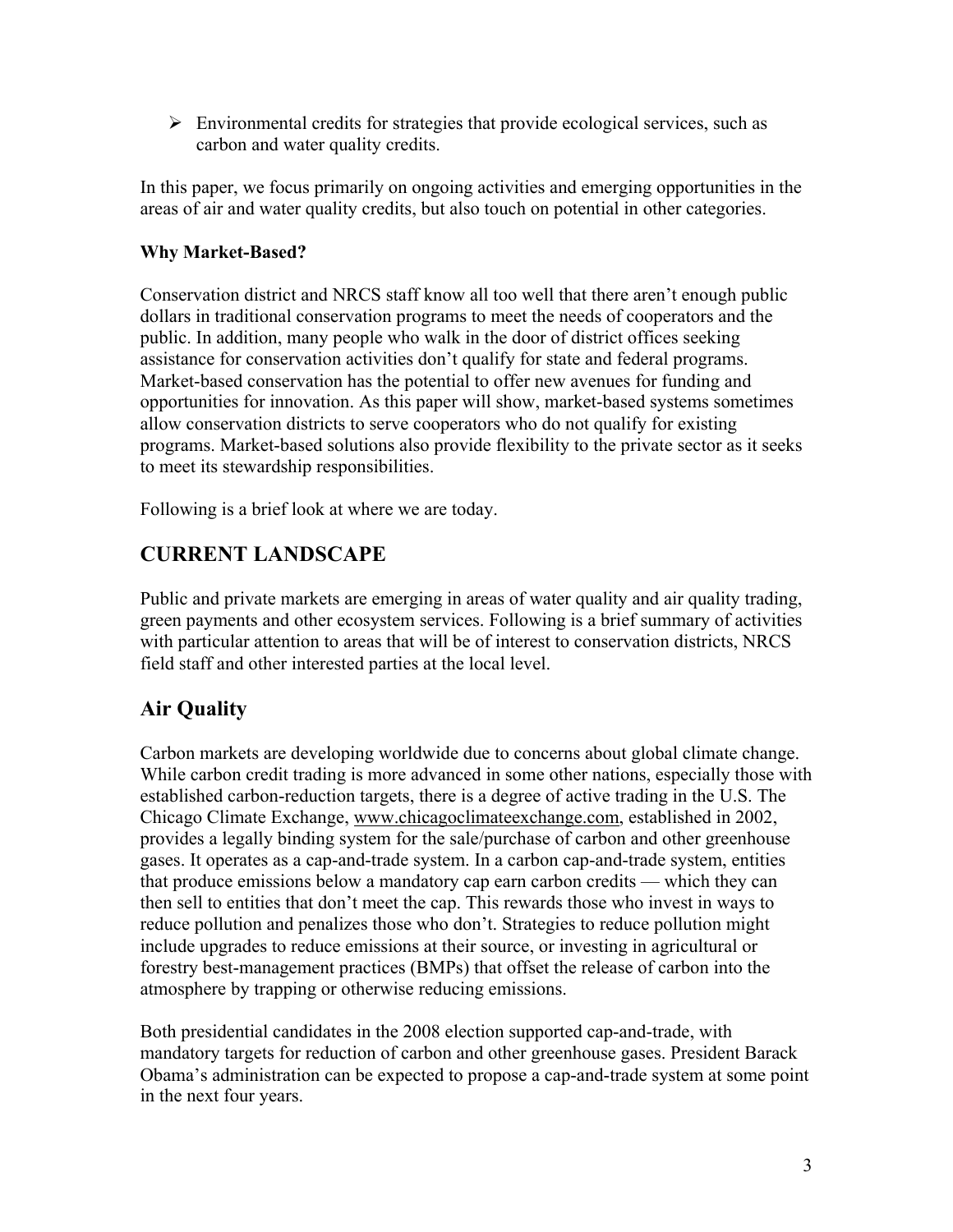Meanwhile, groups of states and Canadian provinces are setting up regional markets for the buying and selling of greenhouse gases. Various "aggregators" collect blocks of credits from land managers and sell them in blocks. One example is the Iowa Farm Bureau's Carbon Credit Aggregation Pilot Project,

www.iowafarmburea.com/special/carbon, which purchases credits from farmers who employ no-till strategies or plant grass cover to sequester carbon. The Illinois Conservation and Climate Initiative is another example. Local soil and water conservation districts, including the Iroquois County SWCD, actively promote the program to landowners and producers who may benefit from carbon crediting.

Under such trading schemes, blocks of credits are sold to buyers seeking to reduce their own greenhouse gas footprints. Current payments in the U.S. average about \$5.80 per metric ton of carbon equivalent.<sup>2</sup> In the European Union, where mandatory cap-and-trade targets have been set, payments average about \$35 per ton.

Greenhouse gas emission markets are still in early stages of development, but momentum is growing. Managers of working farm and forest lands in the United States who employ best-management practices will likely see new opportunities to derive economic benefits from the ecological services their lands provide. Conservation district and NRCS field staff should anticipate being called upon to provide education, technical assistance, planning, project implementation, cost-share administration, monitoring and verification, and other activities.

Estimates for the potential of U.S. Agriculture for mitigating carbon range up to 270 million metric tons of carbon (mmtc) per year, including cropland, Conservation Reserve Program land, rangeland, biofuel production offsets and reduced carbon emission from eroded sediment.<sup>3</sup> Total U.S. emissions are estimated at 1,750 mmtc per year.

Sustainable forestry practices offer some of the greatest opportunities for carbon sequestration. Groups such as the Pacific Forest Trust www.pacificforest.org bank forestry credits on private forestlands in the Pacific Northwest. Permanent conservation easements assure that the forests will not be cleared or converted to other uses and provide guarantees that only forest management that enhances carbon stocks will take place on the properties.

Energy companies and other entities concerned about air emissions purchase blocks of carbon credits.

### **Air Quality Roles for Conservation Districts and NRCS Field Staff**

Roles for conservation district and NRCS field staff to help achieve this potential are many. Some are obvious: Reducing soil erosion through a variety of best-management practices has been a central mission of conservation districts and NRCS field staff since

 $\frac{1}{2}$  $2$  Suzie Friedman, agricultural project manager, Environmental Defense, 2008

<sup>3</sup> Rattan Lal, et al, 2003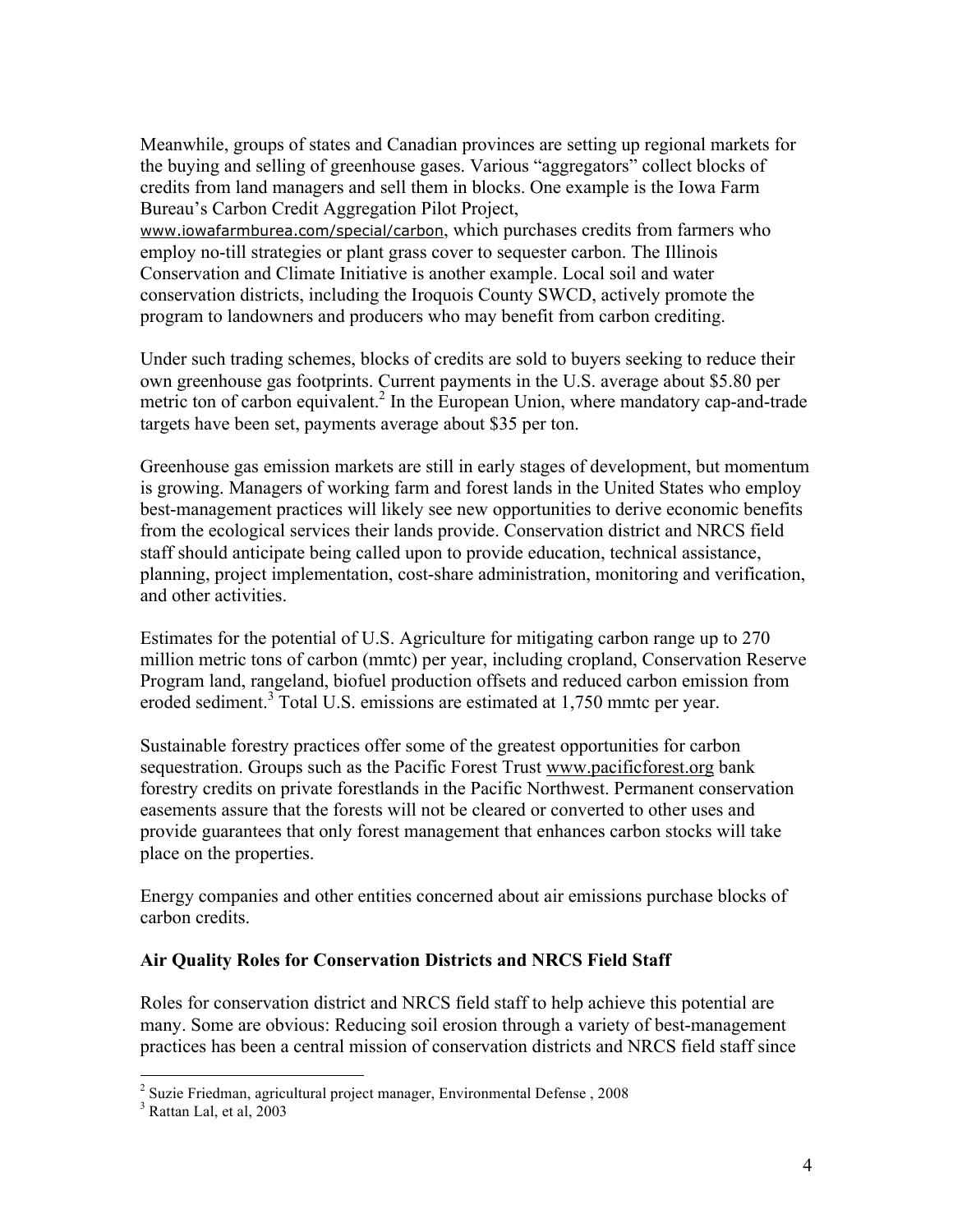the inception of the conservation partnership. Practices such as filter strips, riparian buffers and wetlands restoration also sequester carbon, providing the potential for an addon value beyond traditional payments. Districts and NRCS staff have also been leaders in assisting producers who convert from conventional tillage to no-till or conservation tillage, which also sequester carbon.

Other opportunities for involvement are developing as carbon markets expand. Cliff Lundin, chair of NACD's Natural Resources Policy Group, was among participants in the 2008 Conservation Agriculture Carbon Offset Consultation sponsored by the United Nations Food and Agriculture Organization and Conservation Technology Information Center in West Lafayette, Indiana, in October 2008.

Lundin sees an enhanced role for conservation districts and NRCS field staff in educating producers about how to achieve maximum greenhouse gas mitigation. Conservation districts are already engaged in educational efforts in some states. The Kansas Association of Conservation Districts is a member of the Kansas Coalition for Carbon Management, www.oznet.ksu.edu/kccm, a group whose mission is "to inform, educate and motivate land managers to apply management practices that result in reduced amounts of carbon levels."

Greenhouse gas markets will rely heavily on monitoring and verification. Lundin identifies this as a natural role for conservation districts. Verification technologies and methods are still evolving, and they can be costly, he cautions. But if a cap-and-trade system emerges, verification strategies will likely benefit from federal dollars spent on research and technology transfer. Conservation districts choosing to become verifiers will be in a position to provide an important service for which they can be reimbursed. In addition, periodic visits to cooperators' working lands for monitoring and verification offer other benefits, including familiarization with land use patterns, opportunities to promote related conservation practices and programs and maintaining strong connections with cooperators.

In the area of forestry, conservation districts have opportunities to assist in the development of forest cooperatives and other groups capable of aggregating forestry credits. Districts can convene meetings of forest landowners and groups interested in such an approach and help to facilitate formation of aggregator entities.

The 2001 NACD Survey of Conservation District Involvement in Forestry showed that a majority of America's 3,000 conservation districts are engaged in forestry activities. District roles range from technical assistance and equipment rental to education and outreach. Districts have the opportunity to promote sustainable forestry practices that maximize a forest's natural carbon-sequestering capacity. Sustainable forest management can also provide an array of other ecological and social services, ranging from fuels reduction in fire-prone western forests to enhanced fish and wildlife habitat, watershed protection and increased biodiversity.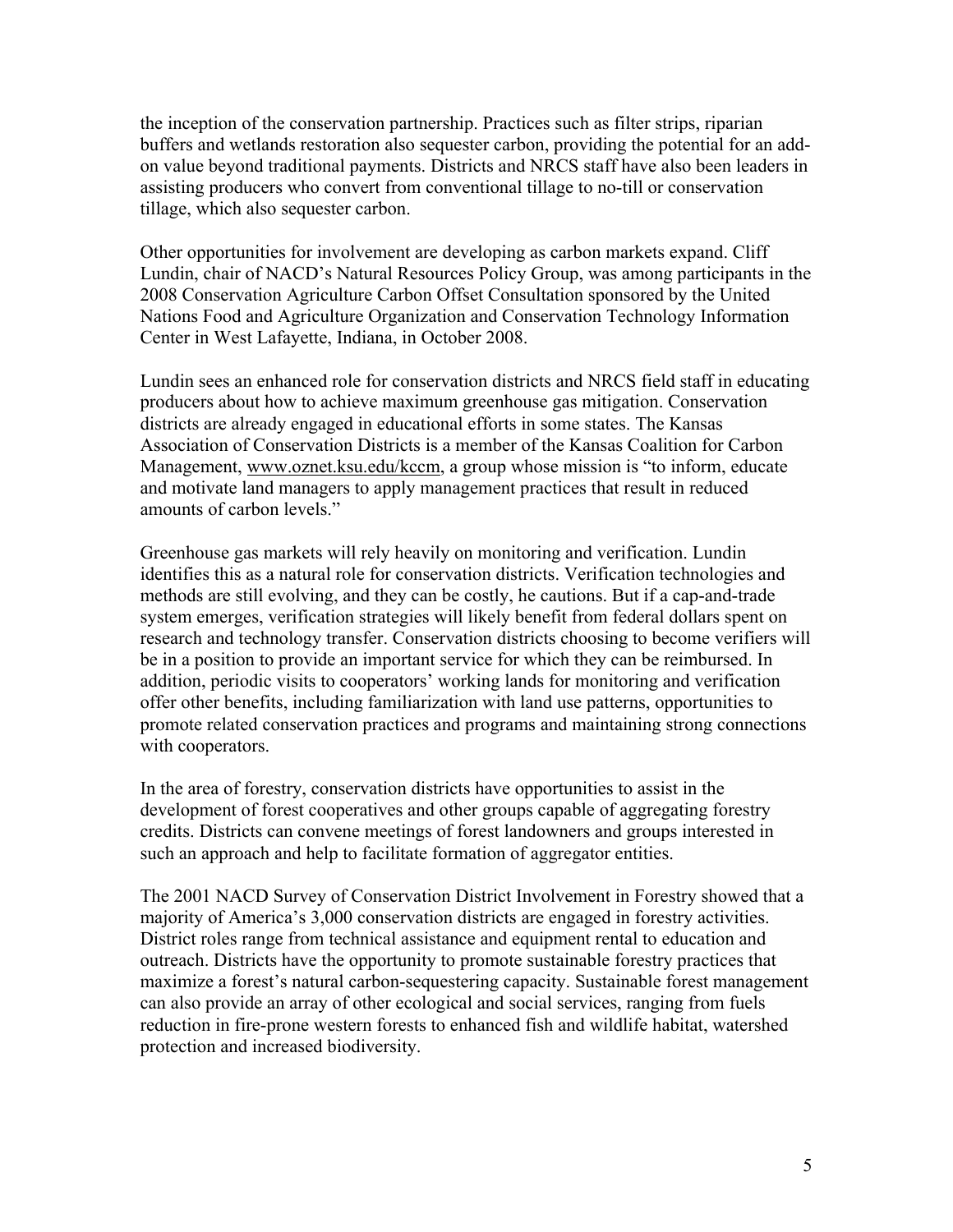As with agriculture, conservation district staffs may be natural fits for forest carbon storage monitoring and verification.

Do districts have potential roles as aggregators that acquire and sell carbon credits for a fee? Their status as sub-units of state government may preclude districts from taking advantage of this opportunity. But districts serve as excellent "connectors" because of the high level of trust they enjoy with cooperators and other local decision-makers.

# **Water Quality**

Concerns about global climate change dominate many discussions of market-based conservation strategies. But market-based strategies for water quality offer great potential to help improve water quality in both urban and rural settings. Excellent models that value the ecological services provided by sound conservation on agriculture and forestry working lands are already in place.

Promoting, planning, installing and monitoring BMPs on these lands are natural activities for conservation district and NRCS field staffs.

### **Water Quality Trading**

Perhaps the most frequently cited model of water-quality trading is the New York City Watershed. Since the early 1990s, the city has avoided costly water filtration technologies to assure safe drinking water for 9 million people by focusing on watershed management, including BMPs on agriculture and forestry lands. The city has provided funding for these and other activities. Several conservation districts and NRCS staff have provided technical assistance and other services for an array of services, including whole-farm planning, developing comprehensive nutrient management plans and conducting annual reviews of conservation plans. Private contractors are engaged to install conservation practices. The degree of adoption by land managers has been impressive: In the Catskill/Delaware Watershed where districts are among partners, 247 farms, or 95 percent of all farms in the watershed, participate.<sup>4</sup> Payments they receive for establishing BMPs are an example of green payments, which reward land managers for wise stewardship that achieves measurable conservation gains.

The New York City Watershed is best known, but not the only model of this sort. We cite two case studies in this paper – water quality trading in Pennsylvania and Ohio, as examples of similar market-based programs in which municipal utilities seek to protect drinking water supplies by funding BMPs and other wise land-use strategies in watersheds that provide drinking water for urban residents.

It is worth noting that when water utilities apply rates paid by users to fund activities that protect water quality, they are doing so because it is less expensive to protect water quality at its source than it is to treat it later. This not only saves rate-payers money in the

 $\frac{1}{4}$  Dewing, Dale, "Balancing Ag Viability and Water Quality in the New York City Watershed." Dewing is nutrient management team leader for Cornell Cooperative Extension of Delaware County.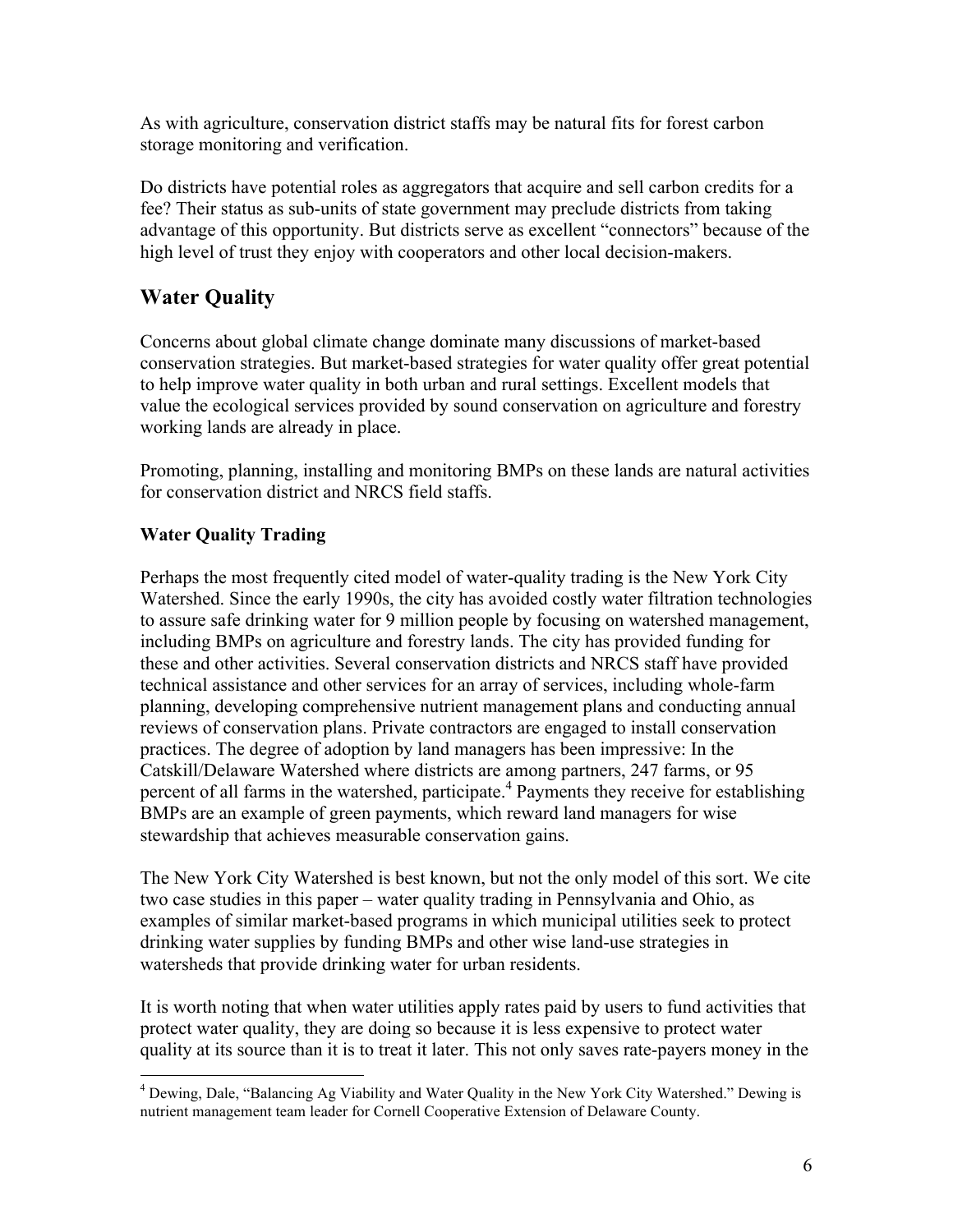long-run, but it assigns a market value to ecological services and results in water-quality improvements throughout a watershed.

The Montana Conservation Reserve Enhancement Program (CREP), adopted in 2003, provides and example of a public-private partnership that seeks to enhance water quality in the Missouri River watershed through a form of green payments. CREPs rely on a state match for federal dollars. Montana's \$12 million state match was provided almost entirely by the private electrical utility PPL, which operates dams in the watershed. In exchange for benefits it derives from electrical generation by those dams, PPL's Federal Energy Regulatory Commission license calls for it to fund water-quality enhancement and wildlife habitat protection in the watershed. Conservation districts and NRCS field staff have been involved in establishing riparian buffers, native grasses and other practices as part of the CREP.

In today's difficult economic climate, private entities with stewardship responsibilities and goals are a potential funding source to achieve conservation goals. Montana's state government was operating at a deficit in 2003, and officials there said the state match for the CREP would not have been possible without the infusion of funds by PPL.<sup>5</sup> From the market-based perspective, these partnerships can also help private entities meet their stewardship and environmental compliance goals.

### **Other Water Quality Opportunities**

Nutrient loading from agricultural activities is a concern in many watersheds across the country. The New York City example cited above employs a nutrient management credit program that pays farmers who follow nutrient management plants using acreage and animal unit formulas.

As with other market-based opportunities, quantifying reductions in nutrient loading is important. NRCS and the USDA Agricultural Research Service have developed a nitrogen trading tool prototype that is expected to be of value to field staffs charged with verifying gains.

Among animal agriculture's biggest challenges is managing manure and its potential impact on water quality. Animal confinement facilities that concentrate manure employ an array of strategies to minimize impacts on ground water.

On-farm digesters that convert animal waste into energy not only achieve water quality goals, but also reduce the release of the potent greenhouse gas methane into the atmosphere and provide a source of renewable energy that can be used on-site and sold back to utilities.

Digesters are costly, and paybacks from utilities for renewable energy sold to utilities vary from state to state. Still, the potential of these systems to achieve multiple

 <sup>5</sup> <sup>5</sup> NACD BufferNotes newsletter, October 2002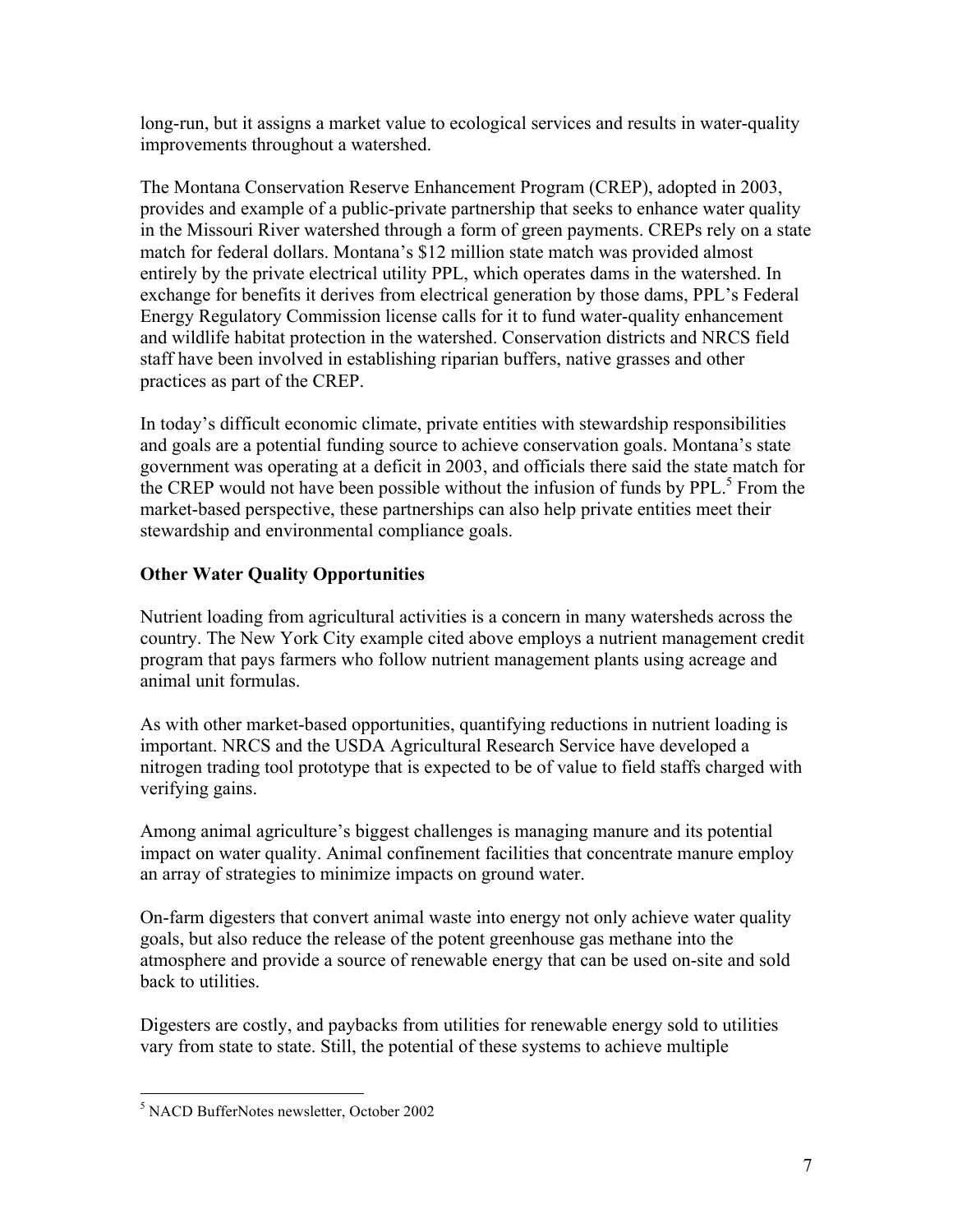conservation goals, reduce energy usage on-site and provide renewable energy to private firms makes digesters attractive options in some cases.

While small- and medium-sized farms are sometimes unable to afford the cost of digesters, we have models for community digesters that serve several small farms at a time. One such example is the community digester that was promoted by the Cayuga County Soil and Water Conservation District in New York. See NACD's "Energy Conservation Opportunities in Agriculture" publication,

www.nacdnet.or/resourcs/reports, for more information on the project and on community digesters.

### **Water Quality Roles for Conservation Districts and NRCS Field Staff**

As with air quality, many of the traditional duties of conservation districts and NRCS field staff transfer well to market-based approaches for achieving water quality gains.

In addition, conservation districts have opportunities to use their outreach and education expertise to inform local populations and the water utilities that serve them about the benefits of protection versus treatment. In some cases, funding for water quality improvements from water utilities and other water users and/or dischargers may allow districts to serve landowners who do not qualify for state and federal programs.

As water-quality trading matures, assuring that BMPs are designed according to established standards will be necessary. Districts and NRCS field staff can expect to play leading roles in assuring correct installation of practices. Monitoring and verification can be costly, and funding streams from water-quality trading programs will need to be designated for these tasks.

Conservation districts can also lead efforts to develop community digesters that treat animal and plant wastes. This can include convening discussions, identifying sites and users and helping identify local, state and federal programs and entities that can defray development and operation costs.

### **Other Market-Based Opportunities**

Examples of market-based conservation solutions and opportunities are accruing as the concept matures. We cite a few here.

Conservation Easements: Conservation districts are often asked to hold easements when development rights are transferred or purchased, leading to protection of working farms and forests. Private companies such as Plum Creek Timber are increasingly interested in strategies such as transfer of development rights (TDR) to achieve multiple goals. King County, Washington, and Plum Creek Timber recently announced a TDR that gives the county a conservation easement on nearly 45,500 acres of forestland at no cost to taxpayers. In exchange, Plum Creek will continue to manage the land as a working forest, and will receive 514 development credits that allow for increased density of development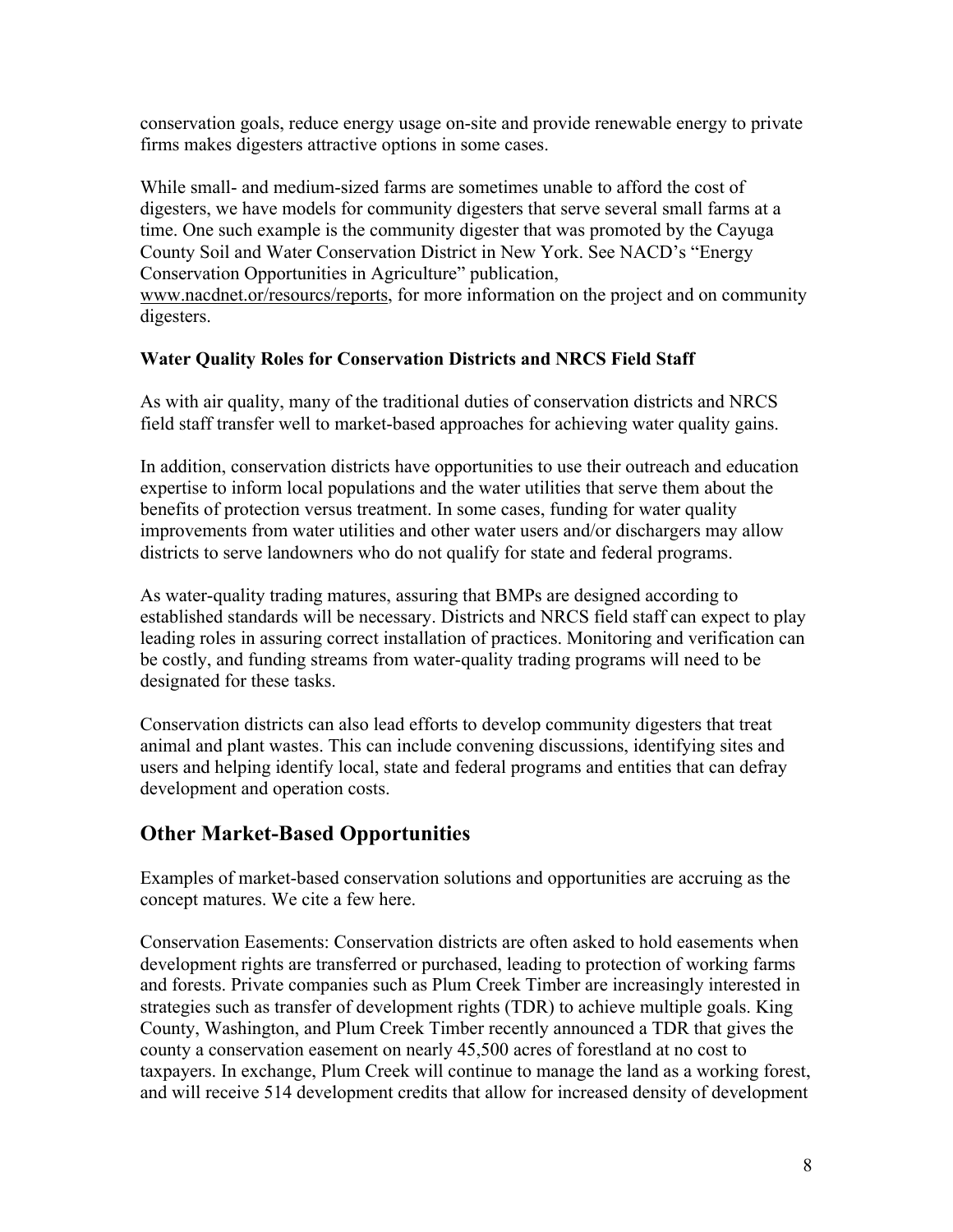in urban areas. Plum Creek plans to eventually sell these credits to developers. The protected watershed provides drinking water to the city of Tacoma and neighboring communities and is prime wildlife habitat.

Biodiversity Offsets: The setting aside of an area to compensate for the disturbance of biodiversity of another has emerged as a strategy for developers and other businesses and nongovernmental organizations. Examples of activities in the U.S. include those undertaken by the state of Washington Biodiversity Project, www.biodiversity.wa.gov, a program of the governor's Biodiversity Council. Activities include a cooperative effort with the nonprofit Business and Biodiversity Offset Program (BBOP), www.foresttrends.org in which the rapidly developing city of Bainbridge Island serves as a BBOP pilot project to demonstrate how local government incentive policies can encourage biodiversity offsets for real estate development impacts. BBOP will provide advice and technical assistance as Bainbridge develops incentive-based policies to ensure conservation of forests, wildlife habitat, and biodiversity.

Wildlife Habitat Payments: Wildlife groups such as Pheasants Forever, Ducks Unlimited and the Wild Turkey Federation represent the interests of private citizens who seek enhanced wildlife habitat. These groups frequently support conservation through a range of activities, including enhancements to various programs and services provided by entities such as conservation districts. Support includes enhanced payments to landowners for conservation practices, funding for establishment of practices and equipment to install practices. The groups also fund staff positions in conservation district offices that promote, plan and install conservation practices with wildlife emphasis. Relationships with wildlife groups can help conservation districts and the groups achieve mutual goals that provide an array of conservation services.

Added Value for Environmental Standards and Performance: Agricultural producers increasingly benefit from value-added strategies that inform consumers about the conservation values they nurture in addition to the products they sell. Examples include the Healthy Grown Potatoes Program in Wisconsin, www.healthygrown.com, a cooperative effort among growers and environmental groups that seeks to develop increased market values for products by informing consumers about reduced pesticide use, wildlife habitat enhancement and ecosystem restoration undertaken by participating growers. A similar program is the Sustainable Wine Growing Alliance of California, www.sustainablewinegrowing.org, which promotes sustainable growing techniques embraced by some California vintners. Conservation districts are finding opportunities to share expertise with growers in programs such as these.

# ON THE HORIZON

A key to making market-based conservation work is marketplace accountability. The 2008 Farm Bill addresses this issue by requiring the USDA secretary to establish technical guidelines for measuring environmental services from conservation and other land management activities. Specifically, requires the secretary to develop a procedure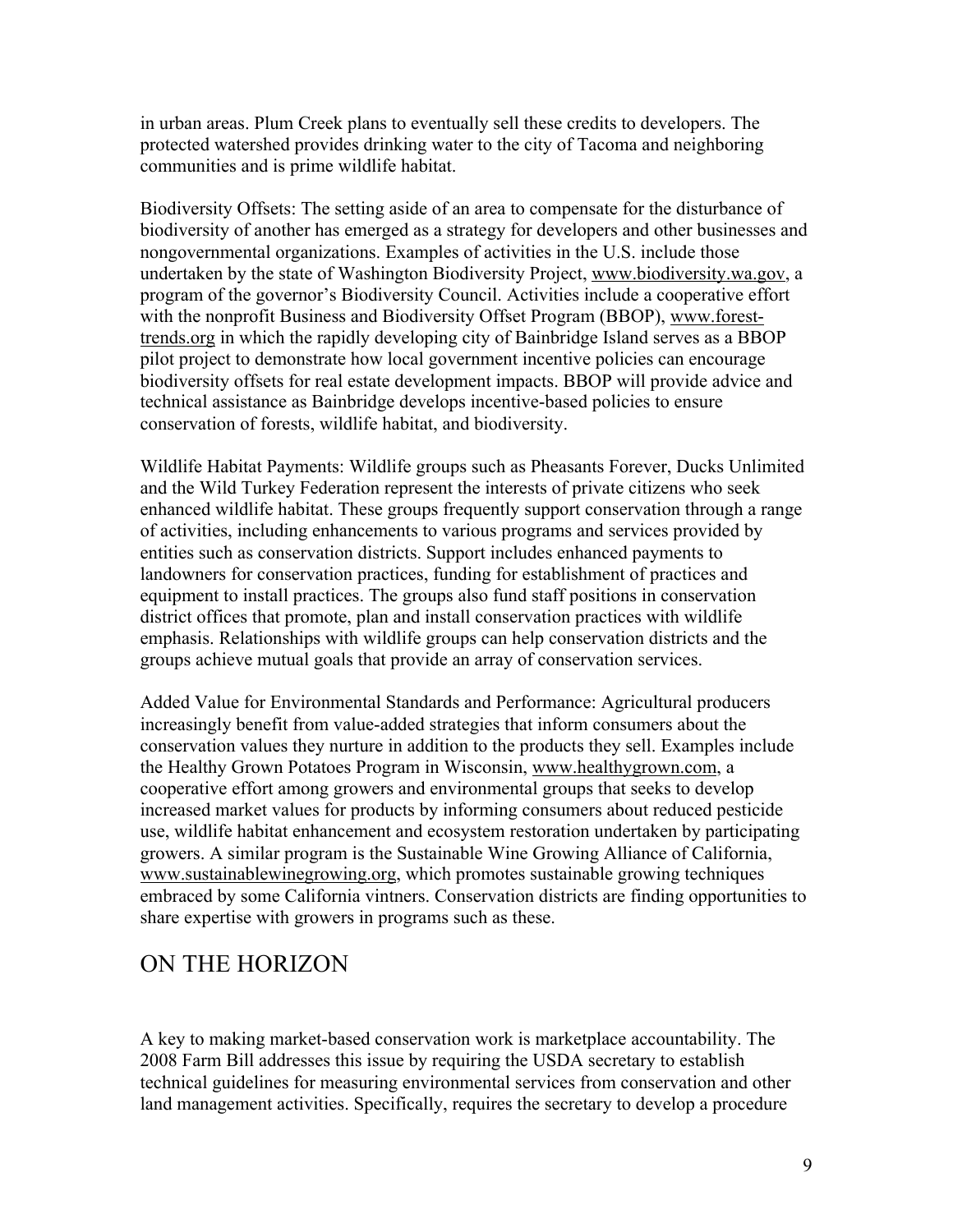for measuring environmental services benefits; a protocol to report these benefits; and a registry to collect, record and maintain information on benefits measured. Priority is to be given to establishing guidelines for participation in carbon markets.

These are important pieces of the puzzle, but not the only ones. Conservation districts and NRCS field staff have already undertaken efforts to develop market-based solutions. They are cooperating with more partners today than every before in these efforts. The work must continue because the stakes are high.

Current economic challenges and ongoing strains on energy resources caused by growing populations and resource demand worldwide require conservation practitioners to embrace vision and innovation to achieve success. We must be willing to deploy new techniques to solve old problems. Market-based solutions offer new tools to assist in our ongoing efforts.

Recession occurring across many sectors of the economy in America and the world is leading to a fundamental reordering and revaluing of goods and services. In this new economy, the value of America's vast land and water resources cannot be overstated. Sustaining and enhancing these resources is a central goal of conservation districts and NRCS and thousands of producers and land managers across the country. The ecological services provided by these resources can help solve conservation challenges at home and across the world. It is our task to meet this challenge, and we need every available tool to accomplish it.

# CASE STUDIES

### **Water Quality Trading in Ohio**

A USDA Conservation Innovation Grant and funding from wastewater treatment plants in the Dayton, Ohio, metropolitan area have helped conservation districts serve populations that impact water quality but would not have otherwise been eligible for practice payments. Treatment plants are involved because reducing nutrient and chemical loads saves millions of dollars on plant upgrades.

Soil and water conservation districts in Clark, Dark, Green, Miami and Preble counties are among groups participating in efforts to enhance water quality in the Great Miami River watershed, the drinking water source for the Dayton metropolitan area. Traditional programs such as the Environmental Quality Incentives Program have helped, but many landowners and producers don't qualify. That's where the program administered by the Miami Conservancy District kicks in. The program focuses on paying landowners over a five-year period for reducing nitrogen and phosphorus loading. Landowners chosen in the competitive program receive about \$1.50 per year, per pound of nitrogen and phosphorus. Districts help landowners establish practices such as grassed waterways and wetlands and to convert to no-till. Districts write plans, design systems and monitor for compliance. They charge a flat rate of \$25 per hour for these services.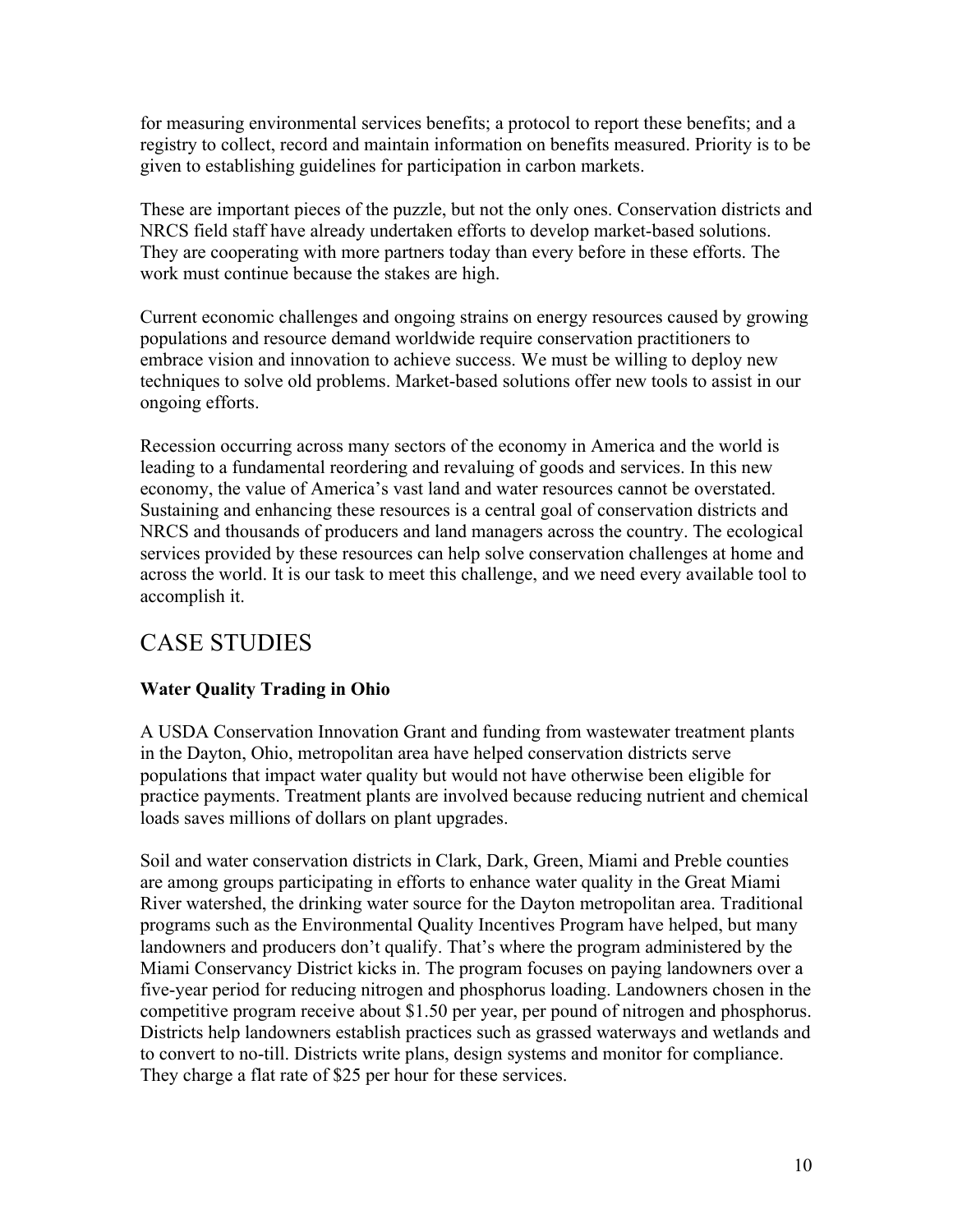When the 2006 USDA grant ended, the Ohio Environmental Protection Agency stepped in to partner with treatment plants. Kreig Smail, district manager in the Miami SWCD, says the program helps treatment plants avoid spending millions of dollars on upgrades.

### *For more information, contact Smail at ksmail@miamiswcd.org.*

### **Ecological Services in Idaho**

America's farms and ranches possess great potential for providing an array of ecological services. Energy conservation is one such service, and an Idaho utility has recognized that by funding hundreds of thousands of dollars in BMPs.

Rocky Mountain Power partners with the Franklin Soil and Water Conservation District to develop and operate a water and energy resource management program. It focuses on helping farmers improve energy efficiency in their irrigation system. As of 2007, the program led to more than 3.2 million kilowatt hours of energy savings. In the waterparched west, big gains also result from reduced water demand. On-site consultations by district staff helps farmers focus on water scheduling and soil moisture monitoring and determine what types of upgrades are needed. Farmers receive financial incentives to make the changes.

For more information, contact Franklin SWCD District Manager Lyla Dettmer at administrator@IEsavers.net.

### **Nutrient and Carbon Trading in Pennsylvania**

A state Department of Environmental Protection grant has helped likely partners in nutrient and carbon trading learn about potentials and pitfalls, says Brenda Shambaugh, government relations/policy specialist with the Pennsylvania Association of Conservation Districts (PACD). PACD also received a grant to push the concept along.

Individual districts received from \$30,000 to \$50,000 to encourage nutrient trading. Grant funds went to farmers who made nutrient credits available by installing BMPs such as notill, cover crops, riparian buffers and stream-bank fencing. One successful trade of credits resulted, between a farmer in Lancaster County and the Mount Joy Municipal Water Authority. The trade involved about 100,000 nutrient credits, each of them representing a pound of nitrogen. Since then, a couple of other trades have occurred.

In 2009, the Pennsylvania Association plans to sponsor two workshops to train conservation districts and farmers to become more involved with nutrient and carbon trading. Workshops will include information on how to use a state Department of Environmental Quality on-line calculation tool. The workshops will also seek to educate the agricultural community about trading and explore how to combine nutrient and carbon trading.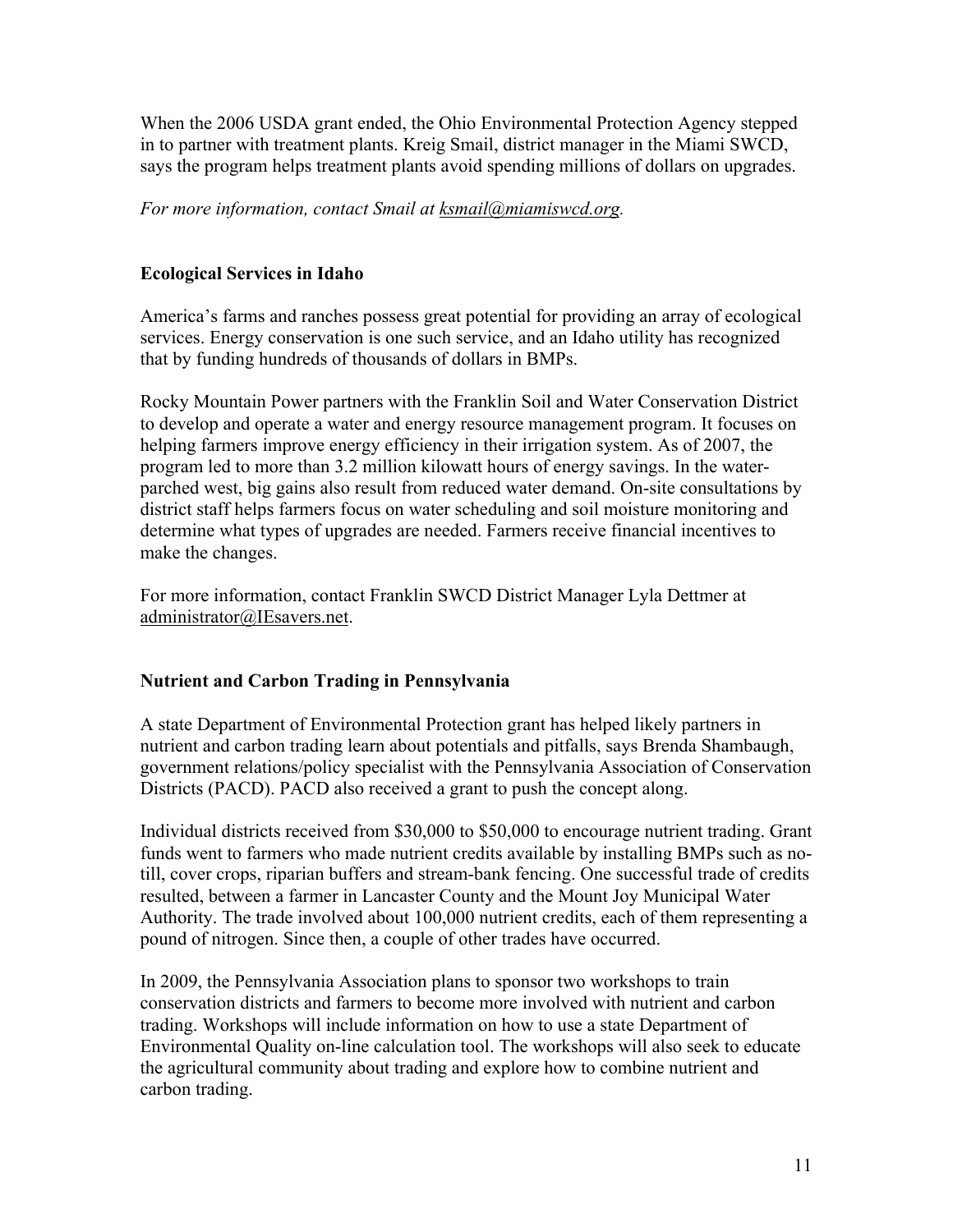Trading may be suited to Pennsylvania because it has many point-source emitters and dischargers. In addition to assisting with BMPs, districts are in a position to serve as verifiers, says Shambaugh. Meanwhile, PACD is exploring serving as an aggregator for credits generated in the state's 64 conservation districts. DEP has been working with stakeholders to set up a central banking system that aggregators would feed. It would be operated by an independent authority.

### *For more information, contact Shambaugh at brenda-shambaugh@pacd.org.*

These are only a few examples. We would welcome hearing from other projects.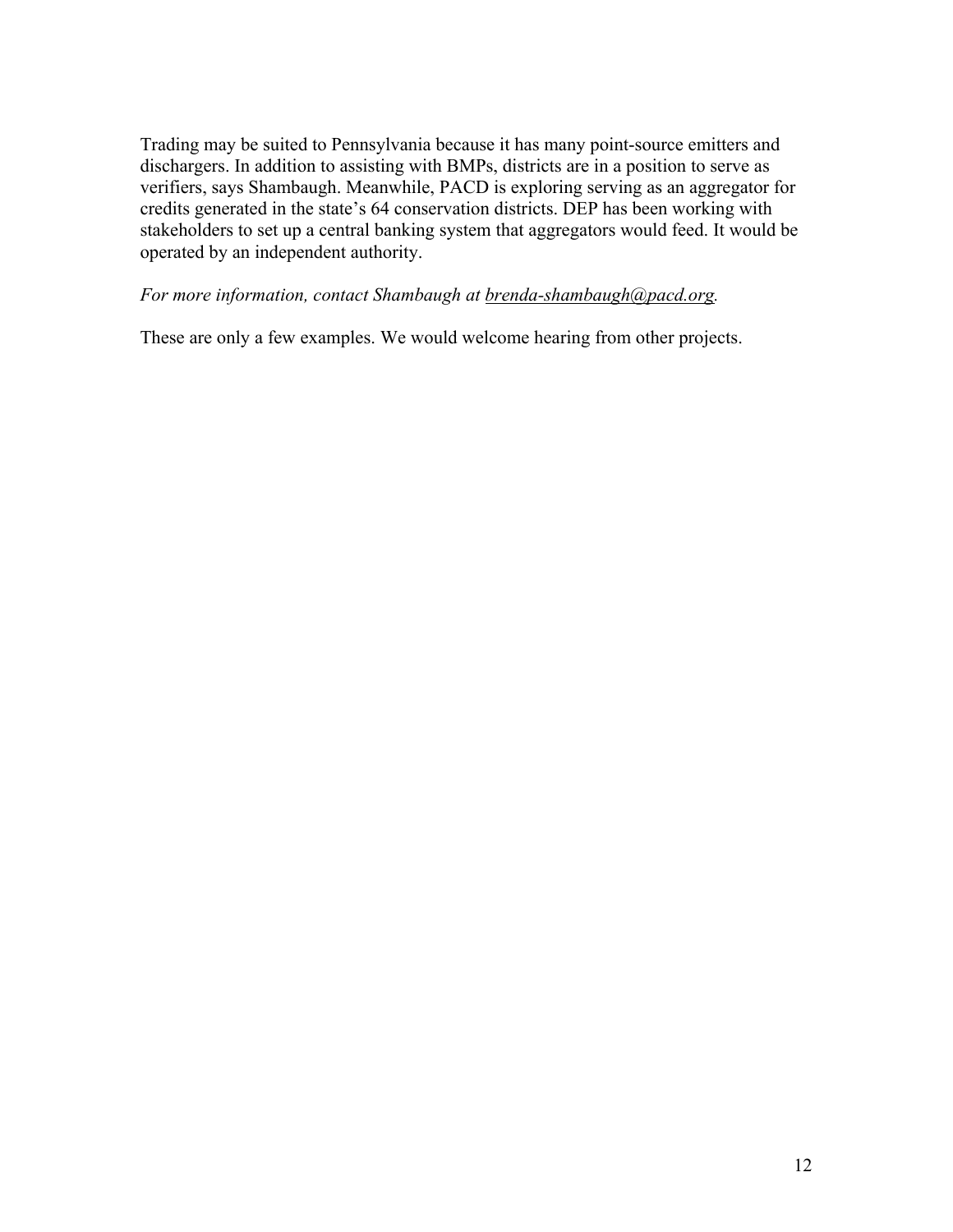# References and Resources NACD MARKET-BASED CONSERVATION WHITE PAPER

Following is a list of resources to assist conservation districts and their partners seeking to learn more about the emerging field of market-based conservation. Note: The US Department of Agriculture's Office of Ecosystems Services was established in late 2008, and the office had not established a Web site at the time of this publication.

### **FORESTRY**

USDA Forest Service ecosystem services Web pages http://www.fs.fed.us/ecosystemservices/ The Forest Service was among agencies that pioneered the concept of ecosystem services. This Web site captures much of that work and offers practice information in a variety of topic areas.

Pacific Forest Trust www.pacificforest.org The group banks forestry carbon credits on private forestlands in the Pacific Northwest.

### AGRICULTURE

American Farmland Trust Environmental Solutions: Ecosystems Services Markets http://www.farmland.org/programs/environment/issues/ecosystems-services.asp The nonprofit group provides information on emerging ecosystem services markets that pay farmers and ranchers for the environmental benefits produced on their land, such as clean water, carbon sequestration and wildlife habitat.

### California Dairy Power Production Program

http://www.energy.ca.gov/2006publications/CEC-500-2006-100/CEC-500-2006-100.PDF This document explains the basis of a grant program initiated to encourage development of anaerobic digesters to help California dairies offset the purchase of electricity and provide environmental benefits.

### Healthy Grown Potatoes

http://www.healthygrown.com/

National marketing effort to highlight use of best-management practices, preservation of biodiversity and wildlife habitat and other natural systems in the production of potatoes. i

Iowa Farm Bureau Carbon Credit Aggregation Pilot Project

www.iowafarmburea.com/special/carbon

One of first such efforts in the nation, the project aggregates credits from Iowa farms and beyond.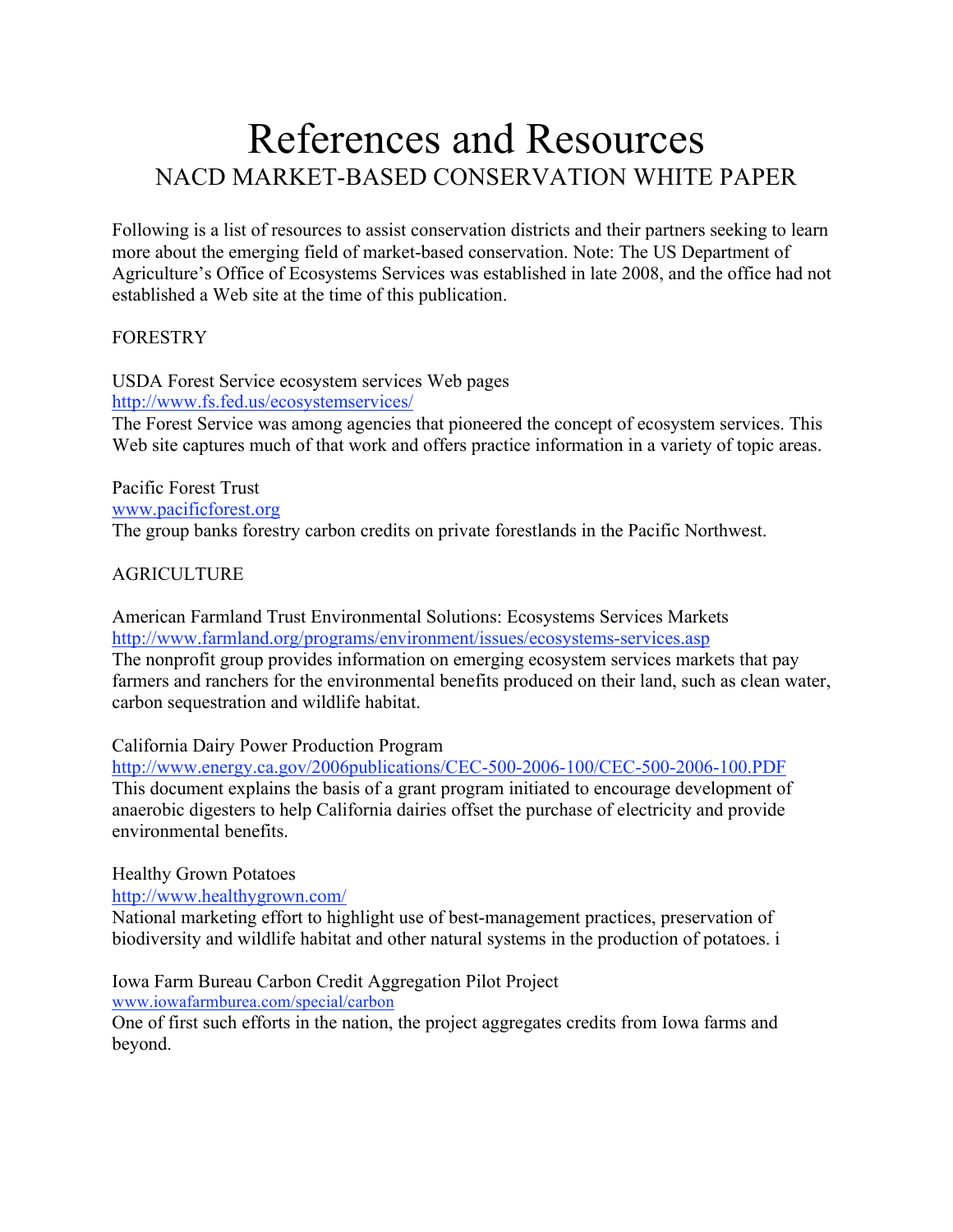#### Kansas Coalition for Carbon Management

www.oznet.ksu.edu/kccm

The group, which includes the Kansas Association of Conservation Districts, seeks "to inform, educate and motivate land managers to apply management practices that result in reduced amounts of carbon levels."

NRCS Ecosystem Information http://www.nrcs.usda.gov/technical/ecosystem.html Web page provides links to agency's guidance and background papers on ecosystem services.

Sustainable Wine Growing Alliance of California www.sustainablewinegrowing.org Marketing program stresses use of best-management practices in growing grapes for wine.

University of Wisconsin-Extension Market-Based Web Cast http://www.extension.org/pages/Market\_Based\_Conservation\_Webcast Excellent resource for livestock producers seeking information on market-based conservation opportunities. Approximately  $1\frac{1}{2}$  hours in length.

BIODIVERISTY CREDITS Washington Biodiversity Project www.biodiversity.wa.gov The project seeks to develop biodiversity credits through wise land use and other practices.

### GENERAL

Environmental Defense Fund Center for Conservation Incentives http://www.edf.org/article.cfm?contentID=7033 Environmental Defense has taken a leading role in developing strategies for market-driven conservation.

Goldman Sachs Center for Environmental Marketing http://www2.goldmansachs.com/citizenship/environment/center-for-environmentalmarkets/index.html

Goldman Sachs, a global financial services firm, established the Center for Environmental Markets to work with partners in academic and nongovernmental organizations to examine market-based solutions to environmental challenges. Reports and other information focus attention on market-driven conservation in the U.S. and beyond.

EPA Water Quality Trading Web site http://www.epa.gov/owow/watershed/trading.htm

The agency provides information on water-quality trading opportunities and programs already in place.

EPA Water Quality Trading Assessment Handbook: Can Water Quality Trading Advance Your Watershed's Goals